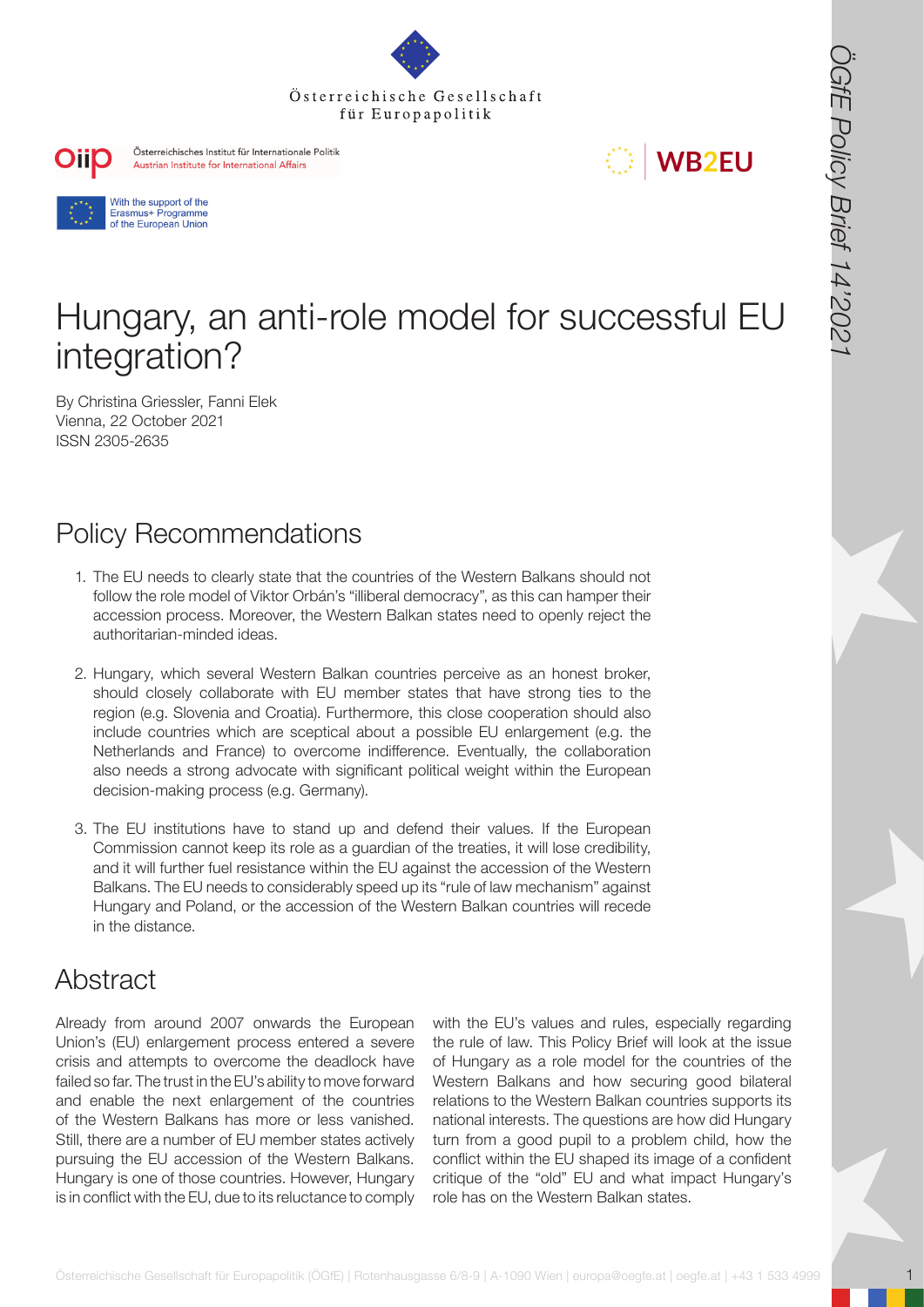

# Hungary, an anti-role model for successful EU integration?

#### **1. Shifts in domestic politics in Hungary from model pupil to problem child**

Hungary became a member of the European Union (EU) in 2004 as part of the Eastern enlargement that allowed ten, mostly post-communist countries to achieve their long-standing goal to join the EU. After years of communist rule, Hungary has sought to be part of the European family again and defined its values in accordance with the fundamental values of the EU. At this time, Hungary was considered a "free state" that has made significant improvements in the fields of political rights and civil liberties to be a member of the EU.<sup>1</sup> Hungary has converted into one of the most stable, consolidated parliamentary democracies among the ten new members of the  $EU.<sup>2</sup>$ 

#### *"During the past eleven years, Orbán has transformed Hungary into a 'partly free' state and a hybrid regime."*

However, the outcome of the nationwide parliamentary elections in 2010 had a significant effect on the political developments and the quality of democracy in Hungary. Viktor Orbán and his Fidesz party (Federation of Young Democrats/Hungarian Civic Alliance) were able to win the elections and secured their supermajority in the Hungarian Parliament. The landslide victory allowed Orbán to realign Hungary's domestic and foreign political directions and choose to go off the well-known path of further democratisation and Europeanisation. During the past eleven years, Orbán has

2 Solid Cesells Channel Cesellschaft für Europapolitik (ÖGfe) | Rote Booksellschaft für Europapolitik (ÖGfe) | Rote Booksellschaft für Europapolitik (ÖGfe) | Rote Booksellschaft für Europapolitik (ÖGfe) | Rote Booksellscha transformed Hungary into a "partly free" state and a hybrid regime.<sup>3</sup> His politics are based on the gradual dismantling of political rights, civil liberties, and the independence of democratic institutions which can be summarised as democratic backsliding. The consolidation of the Fidesz's power was enabled by significant constitutional and legal changes, possible due to the legislative supermajority of the party. One of the essential characteristics of the politics of Orbán is the use of concepts of foreign enemies, e.g., International Monetary Fund, George Soros, the "illegal migrants", and the politics of the EU, which are summarised under the term "Brussels". However, concerning Hungary's position to the EU, the Hungarian population tends to be rather positive, especially about the benefits of a membership within the EU. This positive tendency was still identifiable despite the "Stop Brussels" campaign in Spring 2017. The Parlemeter 2017 of the European Parliament confirms this observation by showing that 56 percent of the Hungarian population stated that Hungary's membership of the European Union is a "good thing" and further 34 percent was neutral about the membership ("neither a good thing nor a bad thing"). Considering the benefits of the Hungarian membership of the European Union, 72 percent were convinced that Hungary had benefited from the membership and only 19 percent stated the opposite.<sup>4</sup> Nevertheless, the government also identified some domestic groups which had been labelled as "hostile", such as the entire political opposition, members of the

<sup>1)</sup> Freedom House (2005): Freedom House Annual Report. Available at: [https://freedomhouse.org/sites/default/files/inline\\_](https://freedomhouse.org/sites/default/files/inline_images/2005.pdf) [images/2005.pdf](https://freedomhouse.org/sites/default/files/inline_images/2005.pdf) (last accessed 10 May 2021).

<sup>2)</sup> Bertelsmann Stiftung (2006): Hungary Country Report BTI 2006. Available at: [https://www.bti-project.org/content/](https://www.bti-project.org/content/en/downloads/reports/country_report_2006_HUN.pdf) [en/downloads/reports/country\\_report\\_2006\\_HUN.pdf](https://www.bti-project.org/content/en/downloads/reports/country_report_2006_HUN.pdf) (last accessed 10 May 2021).

<sup>3)</sup> Freedom House (2021): Freedom in the World 2021 - Country Report Hungary. Available at: [https://freedomhouse.](https://freedomhouse.org/country/hungary/freedom-world/2021) [org/country/hungary/freedom-world/2021](https://freedomhouse.org/country/hungary/freedom-world/2021) (last accessed 10 May 2021).

<sup>4)</sup> European Parliament (2017): Parlemeter 2017: A Stronger Voice – Citizens' View on Parliament and the EU. Available at: [https://euagenda.eu/upload/publications/untitled-108549-ea.](https://euagenda.eu/upload/publications/untitled-108549-ea.pdf) [pdf](https://euagenda.eu/upload/publications/untitled-108549-ea.pdf) (last accessed 11 May 2021).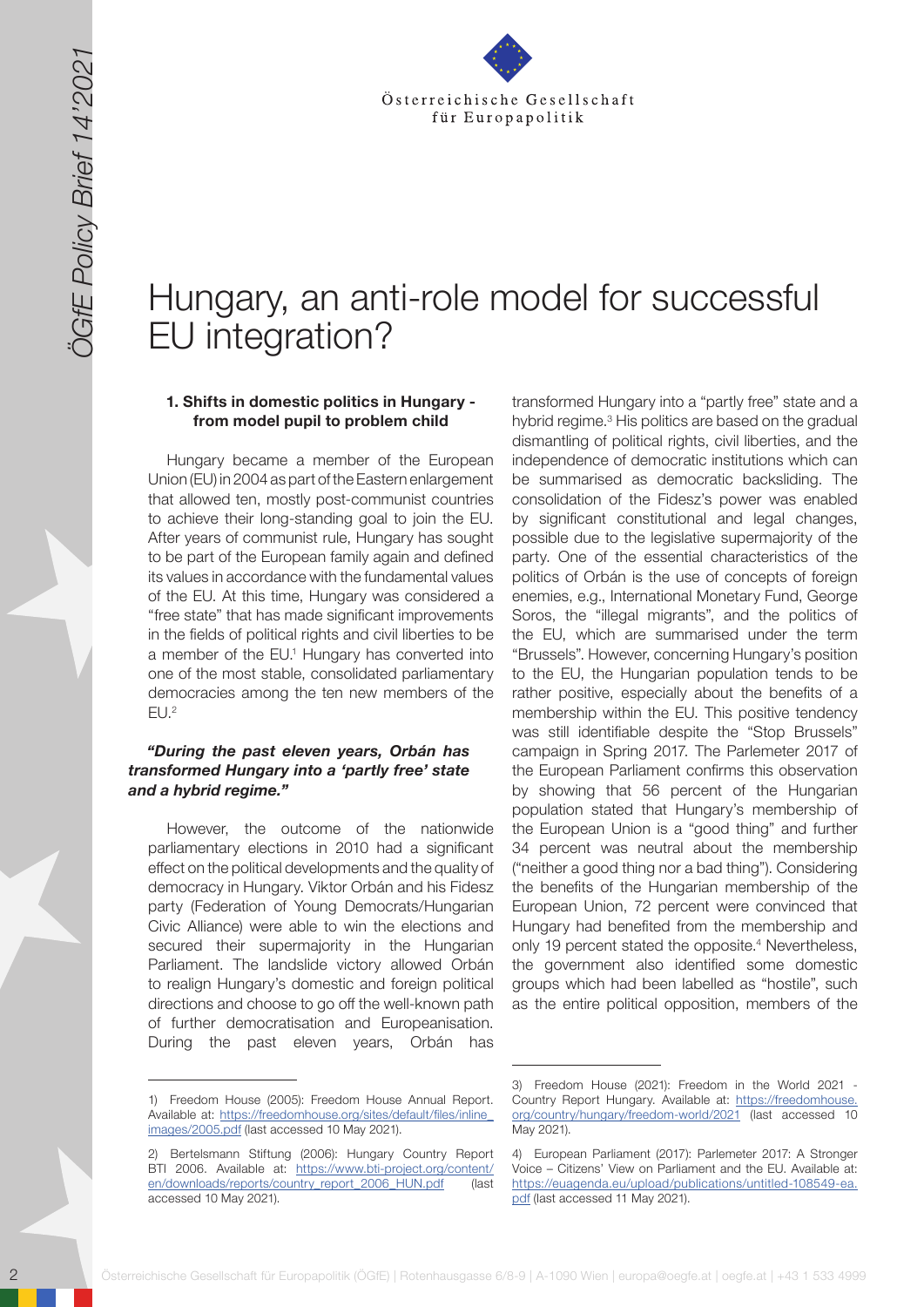

LGBTIQ<sup>5</sup> community, and universities, journalists, and Non-governmental Organisations (NGOs) that are not conducting their activities according to the Fidesz's directives and policies.

*"His politics are based on the gradual dismantling of political rights, civil liberties, and the independence of democratic institutions which can be summarised as democratic backsliding."* 

#### **2. The relations between Hungary and the EU - with special regards on the issue of the rule of law**

**Osterreichische Gesellschaft für Europapolitik (Cff Europapolitik (Cff Europapolitik (Cff Europapolitik (Cff Europapolitik (Cff Europapolitik (Cff Europapolitik Cff Europapolitik (Cff Europapolitik Cff Europapolitik (Cff** After the EU accession of Hungary in 2004, the relations between Hungary and the Union have developed relatively stable. However, the afteraccession crisis in Hungary, the global financial crisis in 2008, and the economic downturn caused a tendency towards Euroscepticism for the following succeeding Hungarian government in 2010. The elections and the rise of the power of Orbán in 2010 determined not only the domestic political developments but also the future of EU-Hungarian relations. Since then, several domestic reforms were adopted - the implementation of a new Hungarian constitution in 2011, the judicial reform to reduce the prerogatives of the Constitutional Court, the increasing of the voting quorum to a two-thirds majority in the Parliament for a range of policy fields, and a new media law. Thus, Fidesz could consolidate its power while undermining the independent institutions and the rule of law. Orbán described his system in 2014 for the first time as an "illiberal democracy". He characterised these democracies as not liberal, not Western, and maybe not even democratic, but highly successful.6

#### *"The elections and the rise of the power of Orbán in 2010 determined not only the domestic political developments but also the future of EU-Hungarian relations."*

The migration crisis in 2015 allowed Orbán to proceed with his domestic political strategies on a higher, European level, where he became an emblematic figure of fighting against the mandatory relocation quotas of refugees. This made him a visible Central European player, who offered an alternative to EU politics by prioritising the alleged national state interests. By pursuing his interests, he used a destructive attitude that shatters the political culture of the EU, which is based on cooperation and willingness to compromise. Beyond this dispute, Hungary's national political course also clashed with the EU law, which consequently caused prosecution by the Court of Justice of the European Union: "Hungary has failed to fulfil its obligations under EU law in the area of procedures for granting international protection and returning illegally staying third-country nationals".<sup>7</sup>

During the coronavirus pandemic Hungary violated its constitution by introducing a so-called enabling act, which allowed the government to govern by decree for an indefinite period without parliamentary control. The act seemed like a peaking point of the Prime Minister's power. The EU itself was in a crisis and unable to respond adequately to several controversial laws being passed within this period, such as a crackdown law on the LGBTIQ community in Hungary. These developments further fuelled the discussion within the EU on how to proceed with its problem child. Until this point, the EU's efforts have not changed Hungary's political positions significantly. Therefore, the EU decided to implement a so-called "rule of law mechanism" to sanction Hungary financially for violating the

<sup>5)</sup> LGBTIQ stands for Lesbian, Gay, Bisexual, Transgender, Intersex and Queer.

<sup>6)</sup> Magyar Nemzet (2014): Orbán Viktor miniszterelnök teljes beszéde a 25. Bálványosi Szabadegyetem és Diáktábor rendezvényén. Available at: [https://magyarnemzet.hu/archivum/](https://magyarnemzet.hu/archivum/belfold-archivum/orban-viktor-teljes-beszede-2-4054256/) [belfold-archivum/orban-viktor-teljes-beszede-2-4054256/](https://magyarnemzet.hu/archivum/belfold-archivum/orban-viktor-teljes-beszede-2-4054256/) (last accessed 11 May 2021).

<sup>7)</sup> Court of Justice of the European Union (2020): Judgment in Case C-808/18 - Commission v Hungary, Press Release No 161/20. Luxembourg, 17 December 2020. Available at: [https://](https://curia.europa.eu/jcms/upload/docs/application/pdf/2020-12/cp200161en.pdf) [curia.europa.eu/jcms/upload/docs/application/pdf/2020-12/](https://curia.europa.eu/jcms/upload/docs/application/pdf/2020-12/cp200161en.pdf) [cp200161en.pdf](https://curia.europa.eu/jcms/upload/docs/application/pdf/2020-12/cp200161en.pdf) (last accessed 11 May 2021).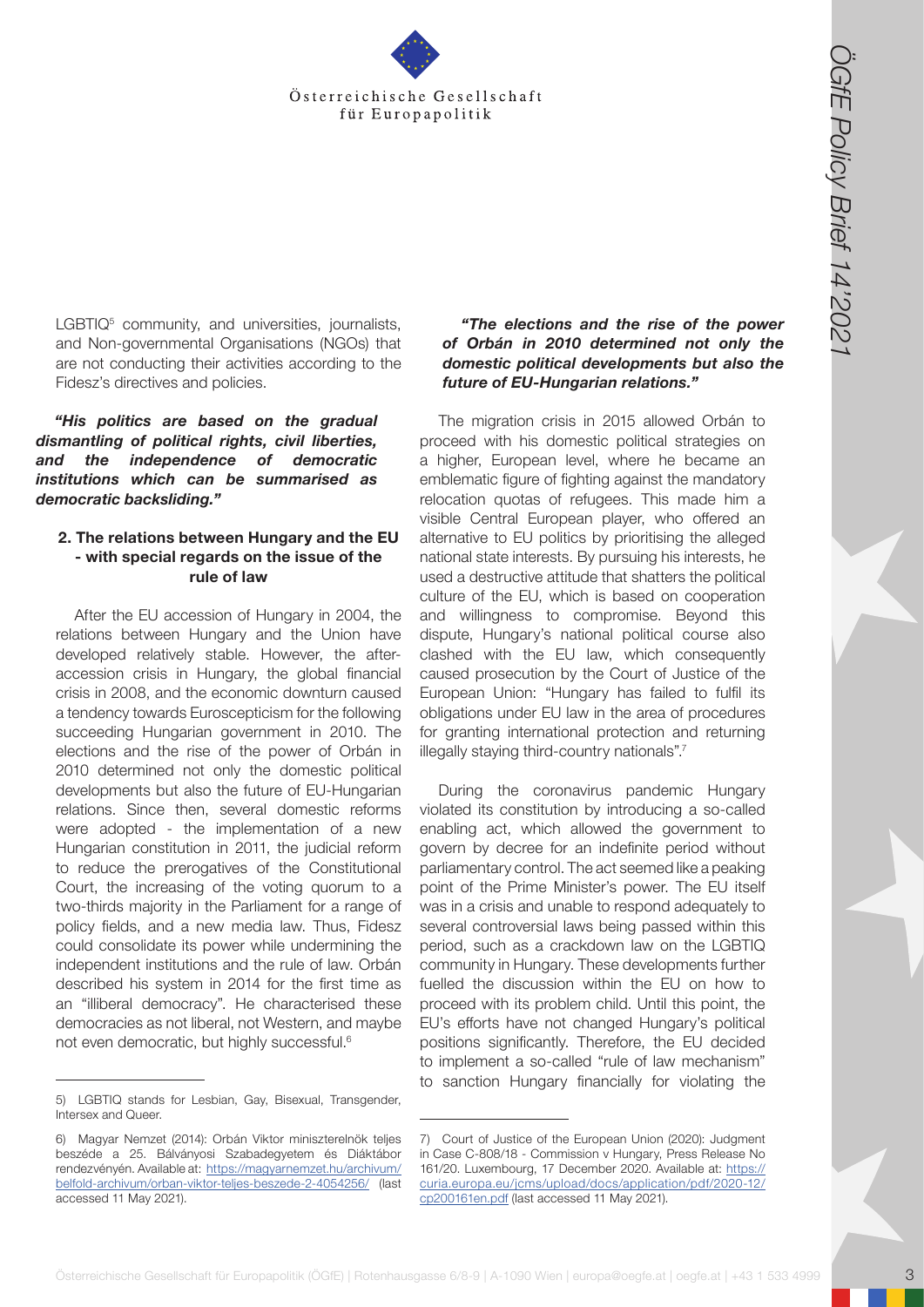

4 Osterreichische Gesellschaft für Europapolitik (ÖGfe) | Rotenhausgasse 6/8-9 | A-1090 Wien | A-1090 Wien | A-1090 Wien | A-1090 Wien | A-1090 Wien | A-1090 Wien | A-1090 Wien | A-1090 Wien | A-1090 Wien | A-1090 Wien | fundamental values of the EU. This mechanism was approved during the negotiation of the long-term EU budget 2021-2027 and the Recovery Fund - an answer to the coronavirus crisis. However, these laws had to be declared in unanimity; consequently, Hungary and Poland blocked all drafts of the mechanism, until it was watered-down significantly. The now existing rule of law mechanism ties financial sanctions with the rule of law, which is indeed unprecedented in EU history, yet former versions of the mechanism were much stronger and favoured more effective measures. In domestic politics Orbán achieved to sell this result to the Hungarian population as a victory against "Brussels".<sup>8</sup>

## *"Consequently, the Fidesz party decided to pull the trigger and resigned on own terms from its EPP membership - prior to a possible forced expulsion."*

In a final showdown, the European People's Party (EPP) strongly considered the expulsion of Hungary's governing Fidesz party. This step was anticipated after Hungary had already been temporarily suspended of its membership, right before the European Parliamentary Elections in 2019. Consequently, the Fidesz party decided to pull the trigger and resigned on own terms from its EPP membership - prior to a possible forced expulsion.

In June 2021 the Hungarian government deepened its isolation from the European Union by passing a controversial decree called "Anti-Paedophilia Act". Supposedly, the decree shall protect children from severe child abuse, however at the same time the decree is also an "anti-LGTBIQ" legislation by banning the "promotion of homosexuality" among young people under the age of 18. The decree caused a political outcry within the European Union since the law represents a break with the main values of the Union such as

the right to freedom of expression, free trade and provision of services. The caused controversy is the latest step of Hungary towards the creation of a "perfect" illiberal democracy based on conservative, Christian values.

*"In June 2021 the Hungarian government deepened its isolation from the European Union by passing a controversial decree called 'Anti-Paedophilia Act'."*

#### **3. Hungary's "à la carte-politics" towards the EU**

Despite the presented tensions, a relatively stable relationship with the EU is of significant importance for Hungary; therefore, the government tries to avoid irreversible political scenarios, such as "Huxit". From a strategic point of view, an EU membership offers several advantages, which brings Hungary, for example, in the position of being one of the biggest beneficiaries of the EU budget.<sup>9</sup> It seems that for the Prime Minister, the EU membership still has more benefits than costs, according to a cost-benefit rationale - in this scenario, the European project is rather of an economic nature than a political one.

## *"In his alternative vision of Europe, Orbán acts as self-serving strategist - EU integration is essential when it serves the national interest."*

Hungary's domestic and European politics seem to be in confrontation regarding fundamental European values, especially the rule of law. Nevertheless, the Prime Minister insists that there is no disruption of the rule of law in Hungary because, from his point of view, there are no objective criteria

<sup>8)</sup> MTI (2020): Magyarország csatát nyert Brüsszelben. Available at: [https://hirado.hu/belfold/belpolitika/cikk/2020/12/10/](https://hirado.hu/belfold/belpolitika/cikk/2020/12/10/magyarorszag-csatat-nyert-a-brusszelben) [magyarorszag-csatat-nyert-a-brusszelben](https://hirado.hu/belfold/belpolitika/cikk/2020/12/10/magyarorszag-csatat-nyert-a-brusszelben) (last accessed 11 May 2021).

<sup>9)</sup> Buchholz, Katharina (2020): Which Countries are EU Contributors and Beneficiaries? Available at: [https://www.](https://www.statista.com/chart/18794/net-contributors-to-eu-budget/) [statista.com/chart/18794/net-contributors-to-eu-budget/](https://www.statista.com/chart/18794/net-contributors-to-eu-budget/) (last accessed 11 May 2021).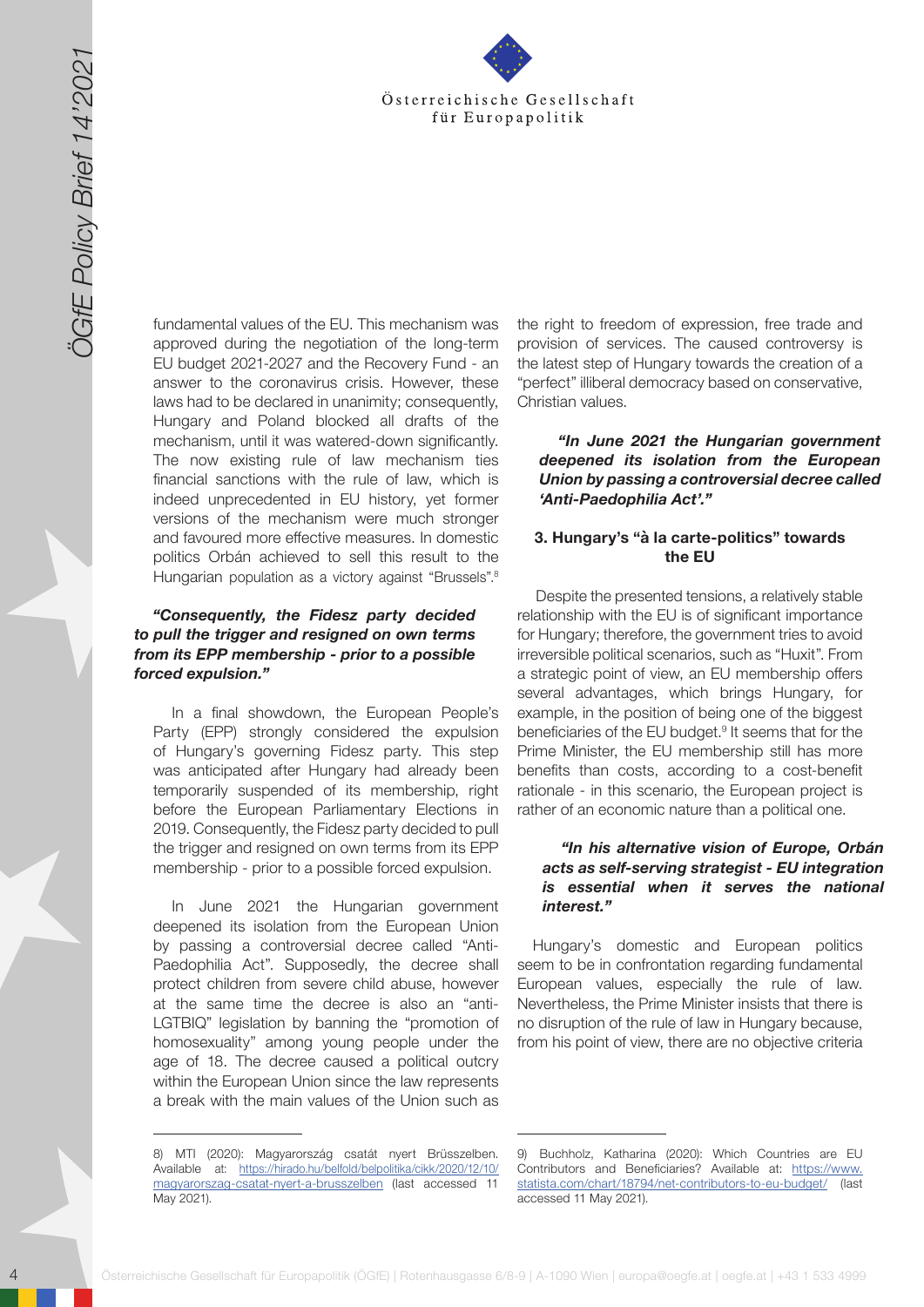

**Context is the Gesellschaft for the Gesellschaft for the Gesellschaft for the Gesellschaft for the Gesellschaft for the Gesellschaft for the Gesellschaft for the Gesellschaft for the Gesellschaft for the Gesellschaft for** to define and measure this concept.<sup>10</sup> Taking up a minority position on the interpretation for rule of law, this approach even strengthens his leadership over the "other Europe". In his alternative vision of Europe, Orbán acts as self-serving strategist - EU integration is essential when it serves the national interest. Therefore, vertical integration, for example, setting the bar for the rule of law conditionality, endangers the Hungarian status quo of consolidated "illiberal democracy". Unlike the vertical approach, horizontal European integration may further consolidate the Hungarian regime's influence in neighbouring regions such as the Western Balkans. A horizontal European integration includes, among others, the accession of the Western Balkan region into the EU, which would be in the interest of the Orbán regime. Hungary and the region share a similar history and political systems - by leading them into the EU, Orbán might gain more followers for his "other Europe".

## **4. Hungarian relations to the Western Balkans**

Divisions have emerged among the EU countries, which are jeopardizing the EU's policy on enlargement for the six Western Balkan states; Albania, Bosnia-Herzegovina, Montenegro, North Macedonia, Kosovo and Serbia. On one hand certain EU member states are not satisfied with the process of reforms by the Western Balkan countries, hence they are slowing down or even blocking the process. This again undermines the EU's credibility to deliver on enlargement. And on the other hand, some EU countries, like Hungary and Poland, although very supportive of the EU's enlargement process, are themselves no longer complying with the norms and rules of the EU. This provides an argument for the more cautious EU members not to accept the seemingly more reformreluctant countries of the Western Balkans into the EU, as long as the set conditions have not been fully implemented. Countries as the Benelux states<sup>11</sup>, France and Denmark are demanding a strict adherence of the political conditionality, especially a thorough implementation of the reforms in the areas of justice and rule of law. Whereas Hungary – for example – is opposed to this narrow interpretation of conditionality, which it perceives as a political judgement of the Western Balkan countries. The Hungarian government's position is that the current enlargement process should not be asking for stricter rules or new accession methodology than in the previous accession rounds and that exactly these changes are the reason for the delay of the process.12 It is important to note that Hungary's opinion does not follow a normative dimension or reasoning, meaning that there is no underlying interest in promoting liberal democracy, but is mainly motivated by strategic national interests.

#### *"Divisions have emerged among the EU countries, which are jeopardizing the EU's policy on enlargement for the six Western Balkan states."*

Hungary is actively advocating for the accession of the Western Balkan countries to the EU. It also took a leading role on that issue within the Visegrád Four Group (V4), consisting of the four Central European states, the Czech Republic, Poland, Slovak Republic and Hungary. Hungary as the "driving force of enlargement" also showed interest in joining the by Germany 2014 initiated Berlin Process, which aimed to reignite a new dynamic into the EU's enlargement process. However, Hungary

<sup>10)</sup> Magyar Hírlap (2020): Orbán Viktor: Mi vagyunk a jogállamiság utcai harcosai. Available at[: https://www.](https://www.magyarhirlap.hu/belfold/20201125-orban-viktor-mi-vagyunk-a-jogallamisag-utcai-harcosai) [magyarhirlap.hu/belfold/20201125-orban-viktor-mi-vagyunk-a](https://www.magyarhirlap.hu/belfold/20201125-orban-viktor-mi-vagyunk-a-jogallamisag-utcai-harcosai)[jogallamisag-utcai-harcosai](https://www.magyarhirlap.hu/belfold/20201125-orban-viktor-mi-vagyunk-a-jogallamisag-utcai-harcosai) (last accessed 11 May 2021).

<sup>11)</sup> Jungbluth, Jürgen (2020): Evaluating the Positions of the Visegrád Group and the Benelux Union on the EU Enlargement Policy and the EU Accession of the Western Balkan Countries, KKI Policy Brief, Institute for Foreign Affairs and Trade. Available at: [https://kki.hu/en/evaluating-the-positions-of](https://kki.hu/en/evaluating-the-positions-of-the-visegrad-group-and-the-benelux-union-on-the-eu-enl)[the-visegrad-group-and-the-benelux-union-on-the-eu](https://kki.hu/en/evaluating-the-positions-of-the-visegrad-group-and-the-benelux-union-on-the-eu-enl)[enlargement-policy-and-the-eu-accession-of-the-western](https://kki.hu/en/evaluating-the-positions-of-the-visegrad-group-and-the-benelux-union-on-the-eu-enl)[balkan-countries/](https://kki.hu/en/evaluating-the-positions-of-the-visegrad-group-and-the-benelux-union-on-the-eu-enl) (last accessed 11 May 2021).

<sup>12)</sup> Huszka, Beáta (2017) Eurosceptic yet pro-enlargement: the paradoxes of Hungary's EU policy, Southeast European and Black Sea Studies, 17:4, pp. 591-609, here p. 595.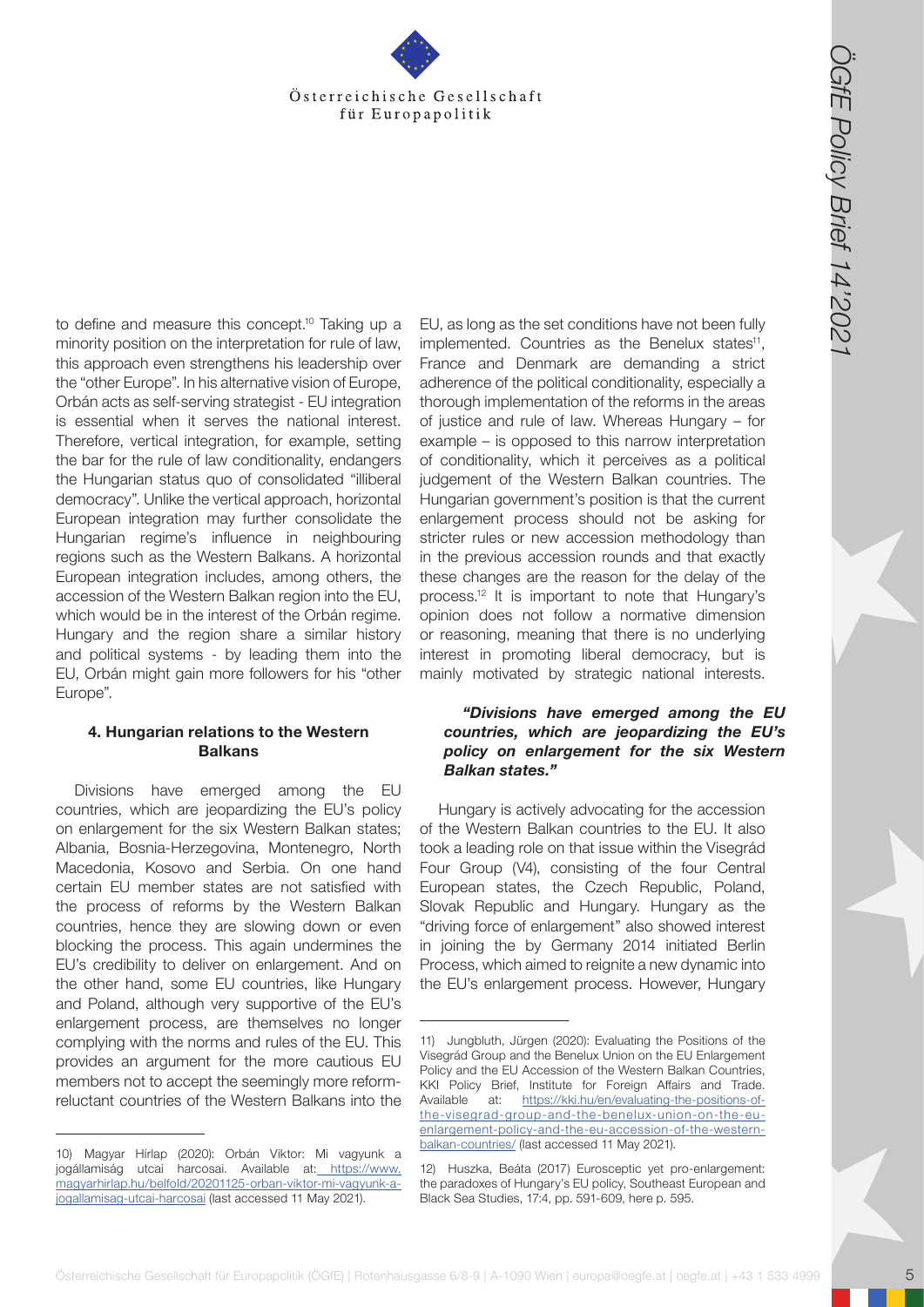

was not invited by Germany to join, only Poland, as the only country from the V4-Group, was allowed to participate. During Hungary's EU presidency in 2011 the EU accession of Croatia was made a priority by Hungary and their work has contributed hugely in pushing both parties to finalise the accession negotiations. By 2013 Croatia finally joined the EU. Hungary is overall perceived as a constructive partner in the context of the EU's enlargement process and therefore the Hungarian Olivér Várhelyi was awarded with the EU Commission's portfolio of Neighbourhood and Enlargement in 2019.

### *"Hungary is actively advocating for the accession of the Western Balkan countries to the EU."*

Hungary's motivation in supporting EU enlargement is driven by national interest. First of all, the geographical proximity of Hungary to the region, which in cases of instability – such as the wars in the 1990s and the migrant crisis in 2015 - affects its own security at its borders. Secondly, the Hungarian minority living in the Western Balkan region compels the Hungarian government to establish good working relationships with the regimes in the region to ensure the minorities' protection. Hungary is the country geographically the closest to the region and there are nearly 254 000 Hungarians, about 3.5% of the population living in Serbia.<sup>13</sup> Thirdly, there are strong economic links and interests for Hungary in the region, despite being a rather small market. Hungary over the last years had an interest in strengthening economic ties and in increasing trade with the Western Balkans.<sup>14</sup> For example, the Hungarian

6 Solution of the Wiene Cesellschaft for the Cesellschaft for the Cesellschaft for the Cesellschaft for the Cesellschaft for the Cesellschaft for the Cesellschaft of the Cesell scheme of the Cesell scheme of the Cesell sc Export Promotion Agency has launched a Western Balkan Investment Scheme in 2020 with an overall available budget of HUF 2,85b billion (approx. EUR 7 million) for Bosnia and Herzegovina, Montenegro and Serbia.15 Fourthly, the Hungarian government is looking for politically like-minded partners in the region. Victor Orbán attempts by establishing good personal relations with certain leaders in the wider region, such as the Serbian President Aleksandar Vučić or the former Macedonian Prime Minister Nikola Gruevski and recently Slovenian President Janez Janša, to build a network of sympathetic partners. And finally, enlargement is a policy area where Hungary can pursue a distinct independent foreign policy.16 Hence, the enlargement is a national interest, which is pursued by Viktor Orbán to style himself as a personal role model for the entire Western Balkan region.

## *"Political leaders in the Western Balkans gratefully acknowledge this much needed support from an EU member."*

Hungary is perceived by some Western Balkan countries as an honest friend. Although the case of former Macedonian Prime Minister Gruevski, who fled the country to Hungary with the assistance of the Hungarian embassy in Tirana to avoid a jail sentence and was immediately granted political asylum in Hungary in 2018, was criticised by some countries, but seemingly had not developed into an obstacle or effected the countries relations negatively. Not for all politicians in the Western Balkans Orbán might be considered as a role model, however he is well-regarded for acting in the interest of the Western Balkan states in relation to the continuation of the enlargement process. Political leaders in the

<sup>13)</sup> Statistical Office of the Republic of Serbia (SORS): Population by ethnicity, age and sex, Census 2001. Available at: [https://data.stat.gov.rs/Home/Result/3102010403?languageCo](https://data.stat.gov.rs/Home/Result/3102010403?languageCode=en-US) [de=en-US](https://data.stat.gov.rs/Home/Result/3102010403?languageCode=en-US) (last accessed 10 May 2021).

<sup>14)</sup> Hettyey, András (2013): Ungarns Wirtschaftsbeziehungen mit den Ländern des Westbalkans, Donau-Institut Working Paper No. 11, Andrassy Universität Budapest. Available at: [https://www.andrassyuni.eu/pubfile/de-50-11-di-wp-hettyey](https://www.andrassyuni.eu/pubfile/de-50-11-di-wp-hettyey-ungarns-wirtschaftsbeziehungen-mit-den-landern-des-westbalkans-final.pdf)[ungarns-wirtschaftsbeziehungen-mit-den-landern-des](https://www.andrassyuni.eu/pubfile/de-50-11-di-wp-hettyey-ungarns-wirtschaftsbeziehungen-mit-den-landern-des-westbalkans-final.pdf)[westbalkans-final.pdf](https://www.andrassyuni.eu/pubfile/de-50-11-di-wp-hettyey-ungarns-wirtschaftsbeziehungen-mit-den-landern-des-westbalkans-final.pdf) (last accessed 11 May 2021).

<sup>15)</sup> Hungarian Export Promotion Agency (n.d.): Western Balkans Investment Scheme. Available at: [https://hepa.hu/en/](https://hepa.hu/en/tender/directorate-of-western-balkan-project-implementation/Western-Balkans-Investment-Scheme) [tender/directorate-of-western-balkan-project-implementation/](https://hepa.hu/en/tender/directorate-of-western-balkan-project-implementation/Western-Balkans-Investment-Scheme) [Western-Balkans-Investment-Scheme](https://hepa.hu/en/tender/directorate-of-western-balkan-project-implementation/Western-Balkans-Investment-Scheme) (last accessed 11 May 2021).

<sup>16)</sup> Huszka, Beáta (2017) Eurosceptic yet pro-enlargement: the paradoxes of Hungary's EU policy, Southeast European and Black Sea Studies, 17:4, pp. 591-609, here p. 593.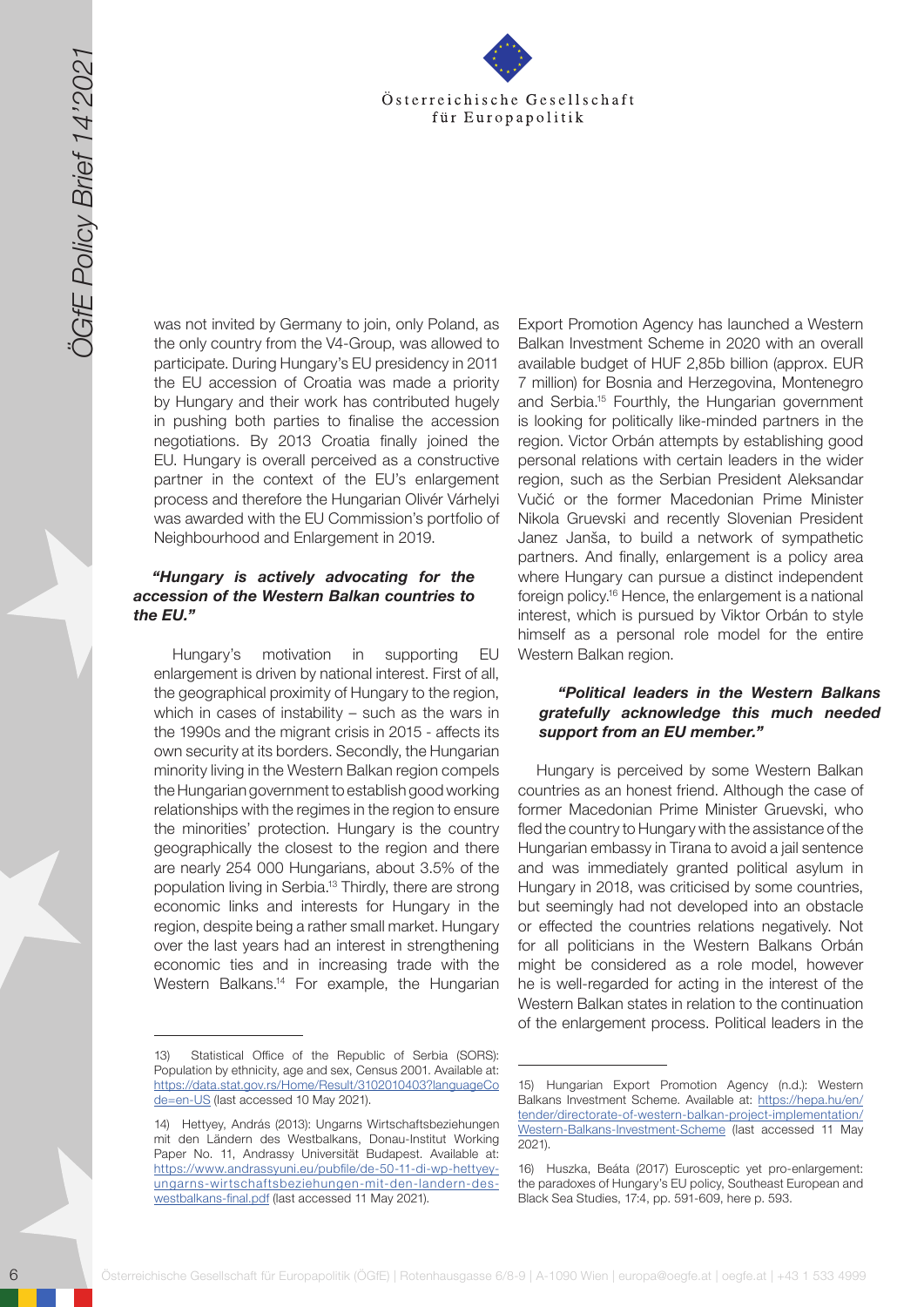

**Österreichische Gesellschaft für Europapolitik (ÖGfe) | Rotenhausgasse 6/8-9 | A-1090 Wien | Rotenhausgasse 6/8-9 | A-1090 Wien | A-1090 Wien | A-1090 Wien | europapolitik (ÖGfe) | Rotenhausgasse 6/8-9 | A-1090 Wien | A-1** Western Balkans gratefully acknowledge this much needed support from an EU member. Similarly, the conflict with Serbia over the improvement of minority rights in 2011 and the building of the fence to Serbia to ward off migrants in 2015, did not damage the bilateral relations long-term.17 During the last years the relationship between Orbán and Vučić strengthened and regular visits between these two heads of governments took place. Their cordial relationship is understandable due to their similar worldviews and interest in maintaining political control in their country.18 Orbán's anti-role model is one which politicians with a similar political outlook are considering to follow, hence it is becoming an alternative role model, one Brussels is not too keen in seeing gaining popularity.

#### *"It has to be made clear to the Western Balkan countries that Orbán is a negative role model, which should not be copied."*

Hungary's scepticism towards Brussels and its stands on the rule of law, freedom of media and justice at home has actually contributed to an overall slowing down of the enlargement process, as the more cautious EU member states want to avoid a case like Hungary in the future. Due to this rhetorical distancing from Brussels, Orbán is considered to be one of the strongmen in the region, who managed to dominate the Hungarian political system over the last 10 years. The accession of countries with like-minded politicians, might in future support Orbáns stance on issues within the EU. Building an "illiberal block" of friendly states within the EU, who would take Orbán's side, when in conflict with "Brussels", is considered as a problem. Still, all EU member states decide on EU's enlargement and if

the Western Balkan countries give the impression to follow the Hungarian model, the accession might be further delayed. It has to be made clear to the Western Balkan countries that Orbán is a negative role model, which should not be copied. Orbán's policy of supporting the Western Balkan states' EU accession on one hand, but alienating Brussels on the other could be perceived as a contracting one. However, Orbán is guided by national interests and his personal ambition to become a respected leader in his own right in the region. These can be fulfilled either way with the Western Balkan countries in or outside the EU.

<sup>17)</sup> Huszka, Beáta (2017) Eurosceptic yet pro-enlargement: the paradoxes of Hungary's EU policy, Southeast European and Black Sea Studies, 17:4, pp. 591-609, here p. 599-601.

<sup>18)</sup> Bíró-Nagy, András; Hare, James (14 November 2020): Understanding the Orbán-Vučić Relationship, Policy Solution. Available at: [https://www.policysolutions.hu/en/news/511/](https://www.policysolutions.hu/en/news/511/understanding_the_orban-vucic_relationship) [understanding\\_the\\_orban-vucic\\_relationship](https://www.policysolutions.hu/en/news/511/understanding_the_orban-vucic_relationship) (last accessed 11 May 2021).